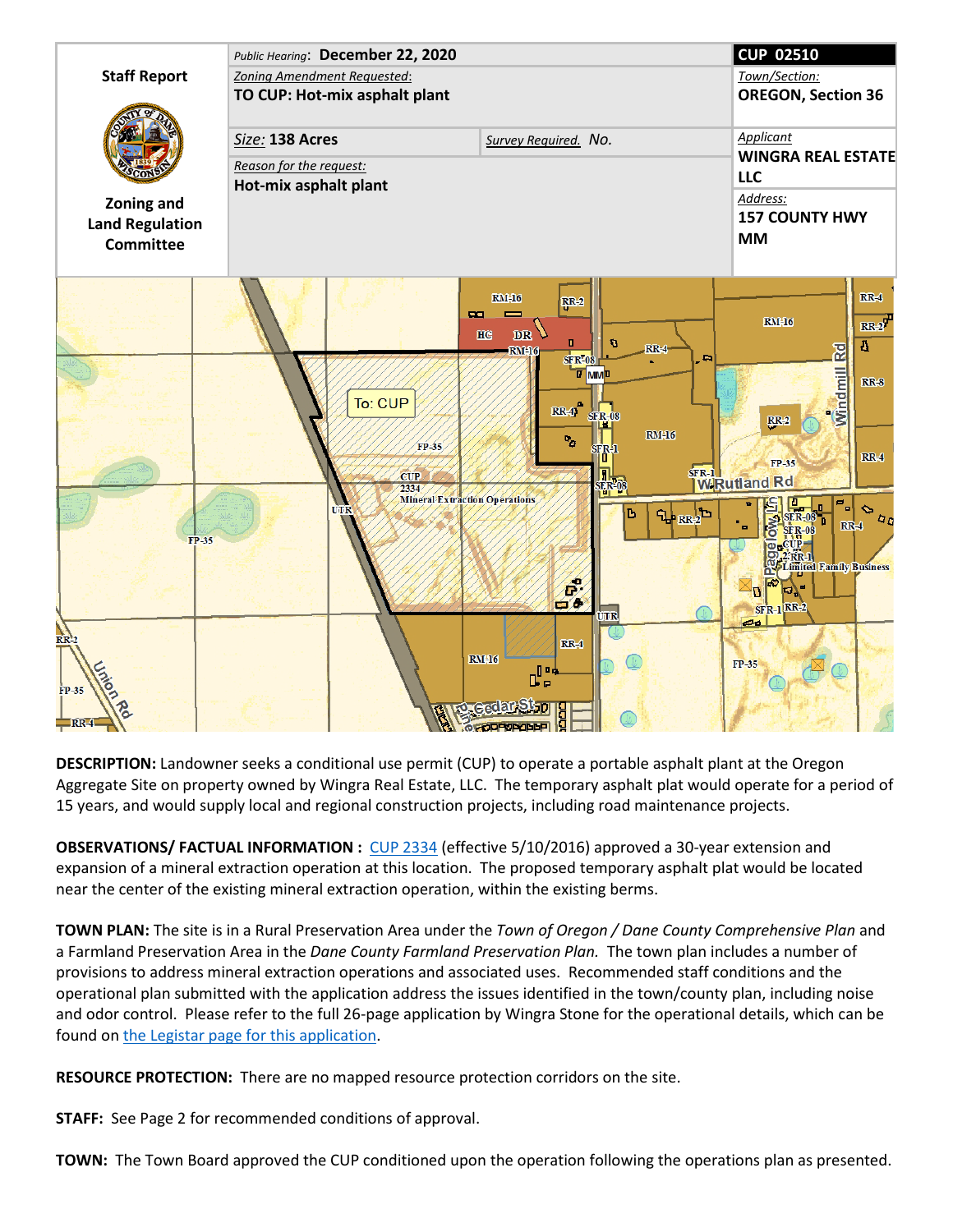## **RECOMMENDED CONDITIONS OF APPROVAL**

- 1. The conditional use permit shall expire 15 years from the permit effective date.
- 2. For the duration of this CUP, primary operation is exclusive to Payne & Dolan, Inc., and Payne & Dolan will perform and/or direct all operations on the site. Payne and Dolan shall be responsible for all conditions included in this conditional use permit.
- 3. Asphalt production facilities must comply with all requirements, including spill containment, of Chapter ATCP 93, Wisconsin Administrative Code.
- 4. Hours of Operation:
	- a. No operations of any kind shall take place on Sundays or the following legal holidays: New Years Day, Memorial Day, July 4th, Labor Day, Thanksgiving Day, Christmas Eve or Christmas Day.
	- b. The asphalt plant shall operate between 6:00 AM and 7:00 PM, Monday through Friday, and 6:00 AM to 3:00 PM on Saturdays.
	- c. Start-up activities for the asphalt plant may occur from 5:00 AM to 6:00 AM.
	- d. Shut-down activities for the asphalt plant may occur from 7:00 PM to 8:00 PM, Monday through Friday, and 3:00 PM to 4:00 PM on Saturdays.
	- e. Maintenance and repairs may occur outside of the aforementioned operations hours.
	- f. Trucking of hotmix asphalt will be from 6:00 AM to 7:00 PM, Monday through Friday, and 6:00 AM to 3:00 PM on Saturdays.
- 5. No more than five employees shall operate the asphalt plant.
- 6. Noise levels from the asphalt plant shall not exceed 75 decibels (dBa scale), as measured from the property line.
- 7. The physical development and operation of the conditional use must conform, in all respects, to the approved site plan, written statement of intent and operations plan submitted with the Conditional Use Permit application and dated October 14, 2020.
- 8. All operations must conform to all applicable conditions of Conditional Use Permit 2334, associated with the surrounding mineral extraction site. If CUP 2334 expires, is revoked or terminated, this Conditional Use Permit shall be terminated as well, and all associated uses shall cease. Re-establishment of asphalt batch plant operations after termination shall require approval of a new Conditional Use Permit.
- 9. The operator must provide to the Zoning Administrator a copy of an operational agreement approved by the Town of Oregon, consistent with applicable standards described in the *Town of Oregon / Dane County Comprehensive Plan.*
- 10. Any new and existing buildings proposed to house a conditional use must be constructed and maintained to meet the current requirements of the applicable sections of the Wisconsin Commercial Building Code.
- 11. The applicant shall apply for, receive and maintain all other legally required and applicable local, county, state and federal permits. Copies of approved permits or other evidence of compliance will be provided to the zoning administrator upon request.
- 12. The applicant must obtain and continue to meet all legally required and applicable local, county, state and federal licensing requirements. Copies of approved licenses or other evidence of compliance will be provided to the zoning administrator upon request.
- 13. All vehicles and equipment must access the site only at approved locations identified in the site plan and operations plan.
- 14. Off-street parking for all on-site vehicles, including employees' personal transportation, must be provided, consistent with s. 10.102(8).
- 15. If the Dane County Highway, Transportation and Public Works Department or the town engineer determine that road intersection improvements are necessary to safely accommodate the conditional use, the cost of such improvements shall be borne by the operator. Costs borne by the operator shall be proportional to the incremental increase in, and nature of, traffic associated with the proposed conditional use.
- 16. The Zoning Administrator or designee may enter the premises of the operation in order to inspect those premises and to ascertain compliance with these conditions or to investigate an alleged violation. Zoning staff conducting inspections or investigations will comply with any applicable workplace safety rules or standards for the site.